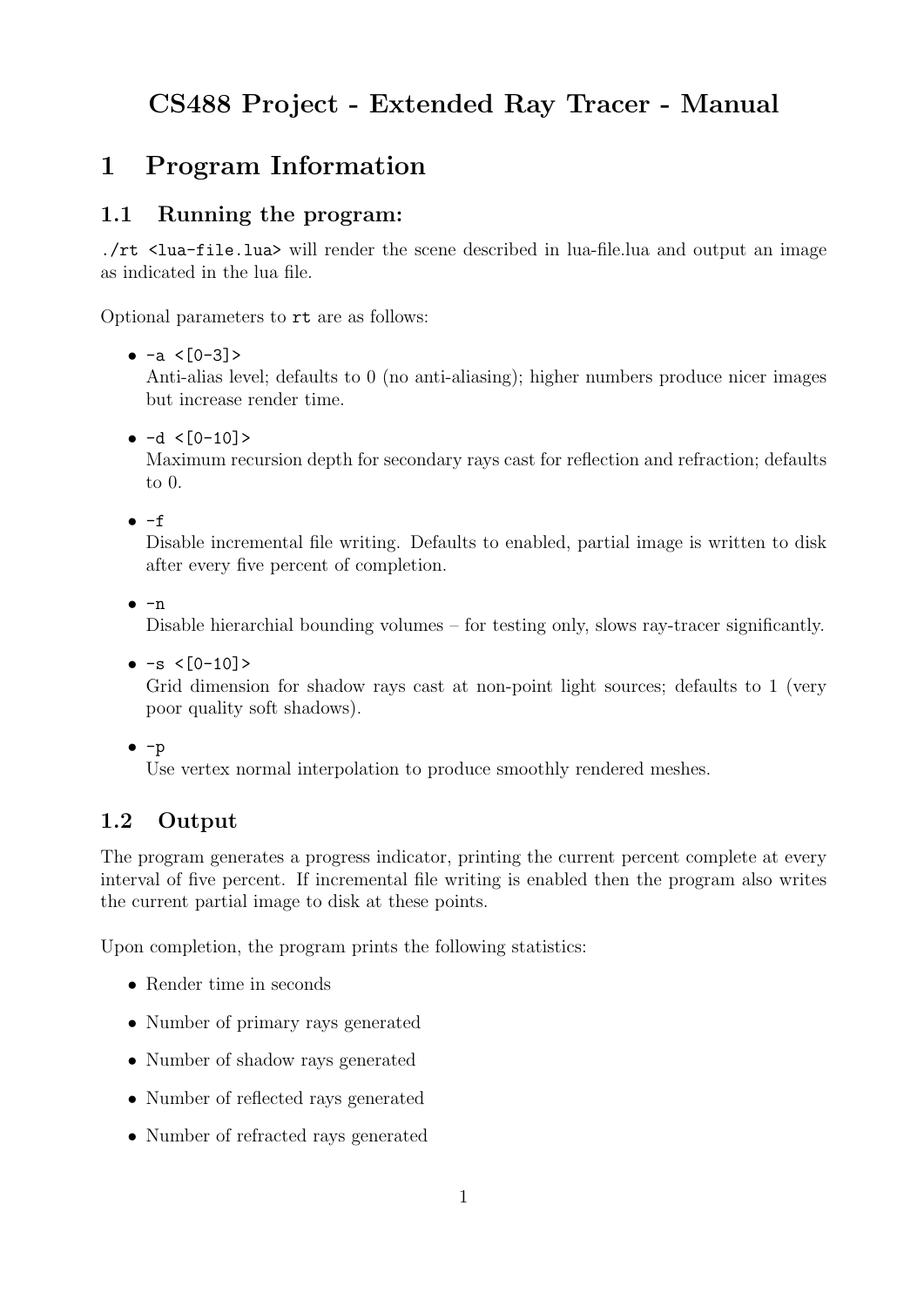- Total number of rays generated
- Number of ray-primitive intersection tests performed
- Average number of primitive intersection tests per ray
- Number of ray-bounding box intersection tests performed
- Average number of bounding box intersection tests per ray

## 1.3 New Lua Commands

The following new global (gr) Lua commands are supported by the program:

- cylinder(<name>, <br/> <br/>base\_radius>, <top\_radius>, <height>)
- cone(<name>)
- torus(<name>, <tube radius>, <major radius>)
- plane(<name>)
- csg(<name>, <operation [uid]>, <node1>, <node2>)
- rr\_material(<diffuse>, <specular>, <shininess>, <reflective>, <refractive>, <index>)
- bitmap\_texture(<texture\_file>)
- checkerboard texture(<colour1>, <colour2>, <coord system [lw]>, <scale>)
- simplenoise texture(<colour1>, <colour2>, <coord system [lw]>, <scale>)
- woodgrain texture(<colour1>, <colour2>, <coord system [lw]>, <scale>)
- marble\_texture(<colour1>, <colour2>, <colour3>, <coord\_system [lw]>, <scale>, <stripes per unit>, <octaves>)
- planelight(<position1>, <position2>, <position3>, <colour>, <falloff>)
- fullmesh(<verts>, <textures>, <normals>, <vert faces>, <text faces>, <normal faces>)

Also, the member functions set\_texture(<texture>) and set\_bump(<texture>) were added to the material type in Lua.

## 1.4 Organisation

All source files are located in A5/src, the executable is located in A5/src, A5/data and in A5 with the README file. The data files located in A5/data include 21 test scripts to test the various features of my raytracer along with resource files and the files for my final scene. Also in A5/data is the "movie" directory containing an animation and the scripts to generate it. Finally there is a "website" directory in A5/data containing the presentation website as well as many rendered images.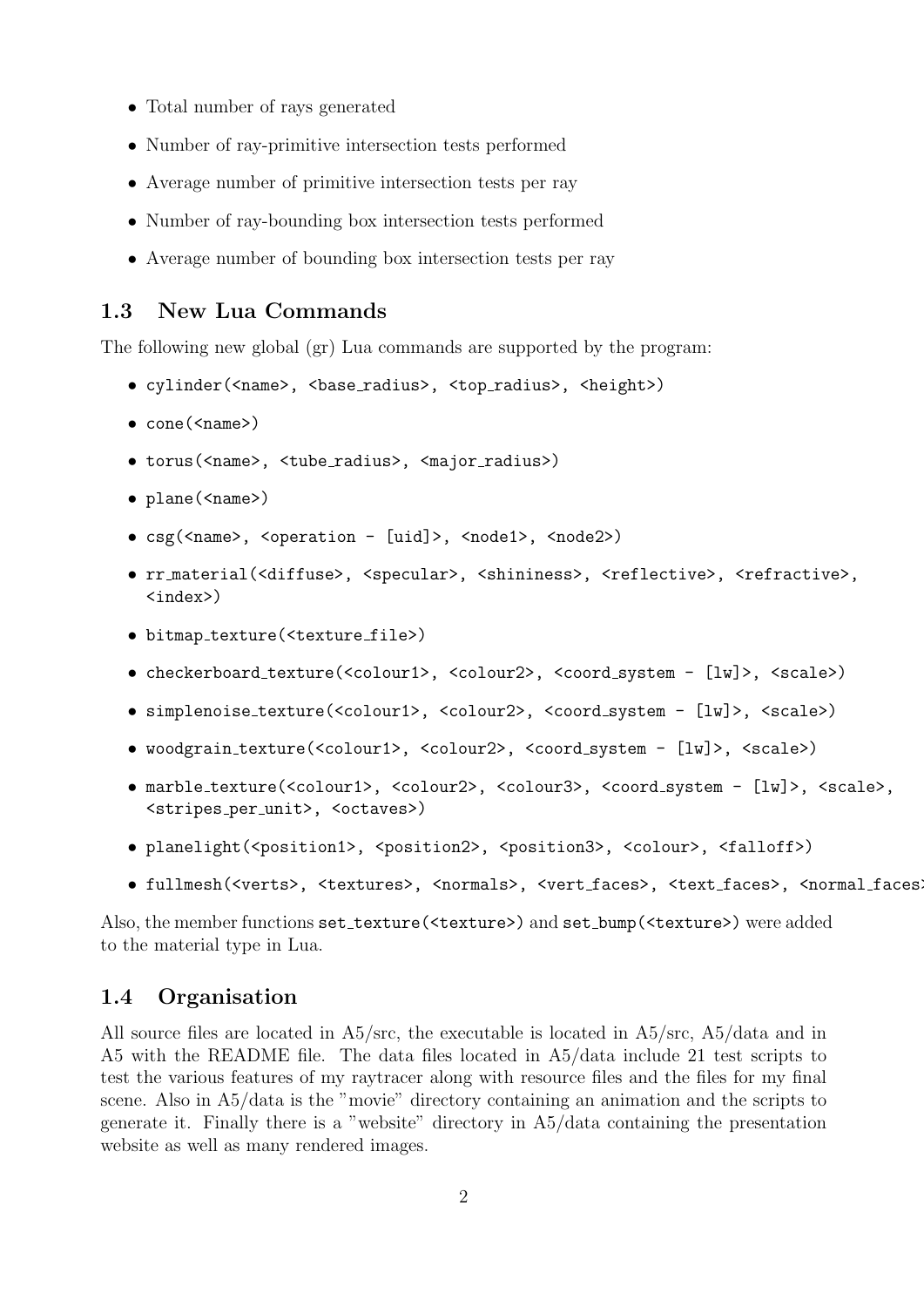# 2 Code Map

## algebra.hpp, cpp

Contains code for use and manipulation of vectors, points, colours, matrices as per assignment 4, also contains code for rays, added in for the project.

#### hit.hpp, cpp

Definition files and helper functions for tracking intersection information.

#### image.hpp, cpp

Interface for working with the PNG image format, as provided in assignment 4.

#### light.hpp, cpp

Definition and helper functions for point and planar light sources.

#### lua488.hpp

Lua libraries includes, as in assignment 4.

#### main.cpp

Obtains command line arguments and kicks off parsing of scene file.

#### material.hpp, cpp

Contains code for determining the colour/shading of a point on an object given diffuse and specular properties as well as texture and bump maps.

#### mesh.hpp, cpp

Mesh intersection code.

### perlin noise.hpp, cpp

Implementation of standard 3D Perlin noise, based on Ken Perlin's reference implementation [Perlin, 2002].

### polyroots.hpp, cpp

Quadric, cubic and quartic root solvers, as in assignment 4.

#### primitive.hpp, cpp

Intersection code for all non-mesh primitive types, as well as the intersect code for bounding boxes.

### rt.hpp, cpp

Main raytracing algorithm, casts primary rays, checks for occlusion (shadows), and casts secondary rays recursively. Also performs anti-aliasing.

### scene.hpp, cpp

Main data structure for storing nodes in DAG/tree. Does hierarchial bounding volumes, transformations, and initial preprocessing.

#### scene lua.hpp, cpp

Interface between lua and C++, new Lua functions defined here.

### texture.hpp, cpp

Computes colours for intersection points using either bitmaps or procedural solid textures.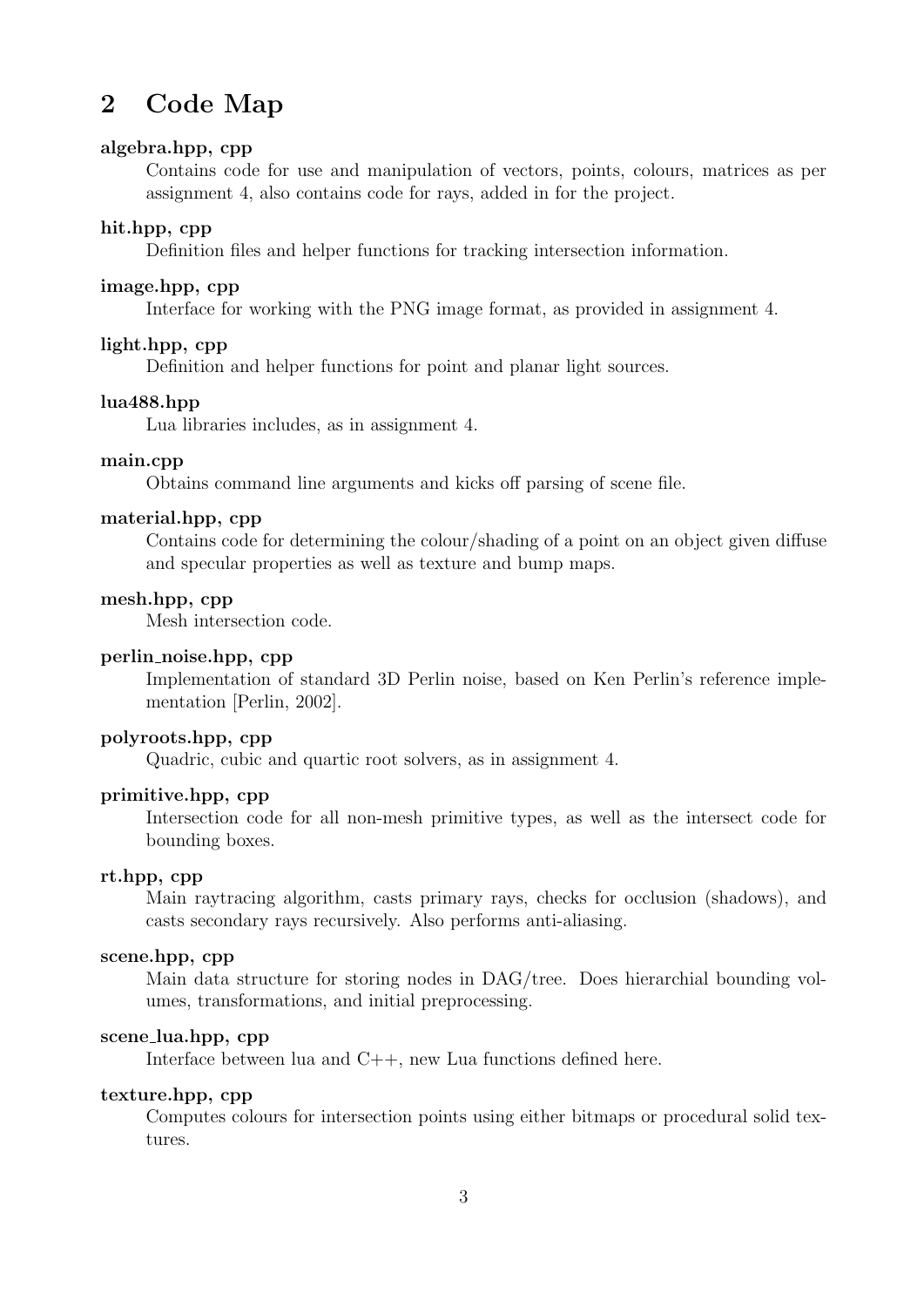# 3 Implementation

## 3.1 Additional Primitives

Intersection with new primitives is performed by substituting the ray equation  $(p = p_0 + t \ast \overrightarrow{d})$ into the implicit equation for the primitive and solving for t. [Glassner]

Relevant code for new primitives is located in primitive.cpp and primitive.hpp.

Some equations were obtained from http://www.cl.cam.ac.uk/Teaching/2000/AGraphHCI/SMEG/node2.html.

### Cylinder

The following Lua command was added to support cylinders:

cylinder(<name>, <br/> <br/> <br/> <br/> <br/>top\_radius>, <height>)

where  $\langle$  name> is an identifier for the primitive,  $\langle$ base\_radius> is the radius at the end of the cylinder located on the x-y plane, <top radius> is the radius of the cylinder at  $z = height$  and  $\langle height \rangle$  is the height of the cylinder.

The implicit equation for the canonical infinite cylinder oriented along the z-axis is  $x^2 + y^2 = 1$ . This is modified to be  $x^2 + y^2 = m^2(z - c)^2$  where m is the change in radius from top to bottom, and c is a displacement along the z-axis used to obtain the correct section of the infinite volume. The gradient vector of this function is used to compute normals around the surface of the cylinder.

The ends of the cylinder are capped with discs defined by  $x^2 + y^2 \leq r^2$  where r is the radius at the end in question.

Intersection proceeds by first testing the discs and then testing the surface if less than two hits were obtained when testing the discs.

### Cone

The following Lua command was added to support cones:

cone(<name>)

where  $\langle$  name  $\rangle$  is an identifier for the primitive.

The implicit equation for the canonical double cone oriented along the z-axis is  $x^2+y^2=$  $z<sup>2</sup>$ . The gradient of this function is used to calculate normals on the surface. The cone is bounded at  $z = 1$  and  $z = 0$  to produce a single finite cone, and the end is capped with the disc defined by  $x^2 + y^2 \leq 1$  at  $z = 1$ .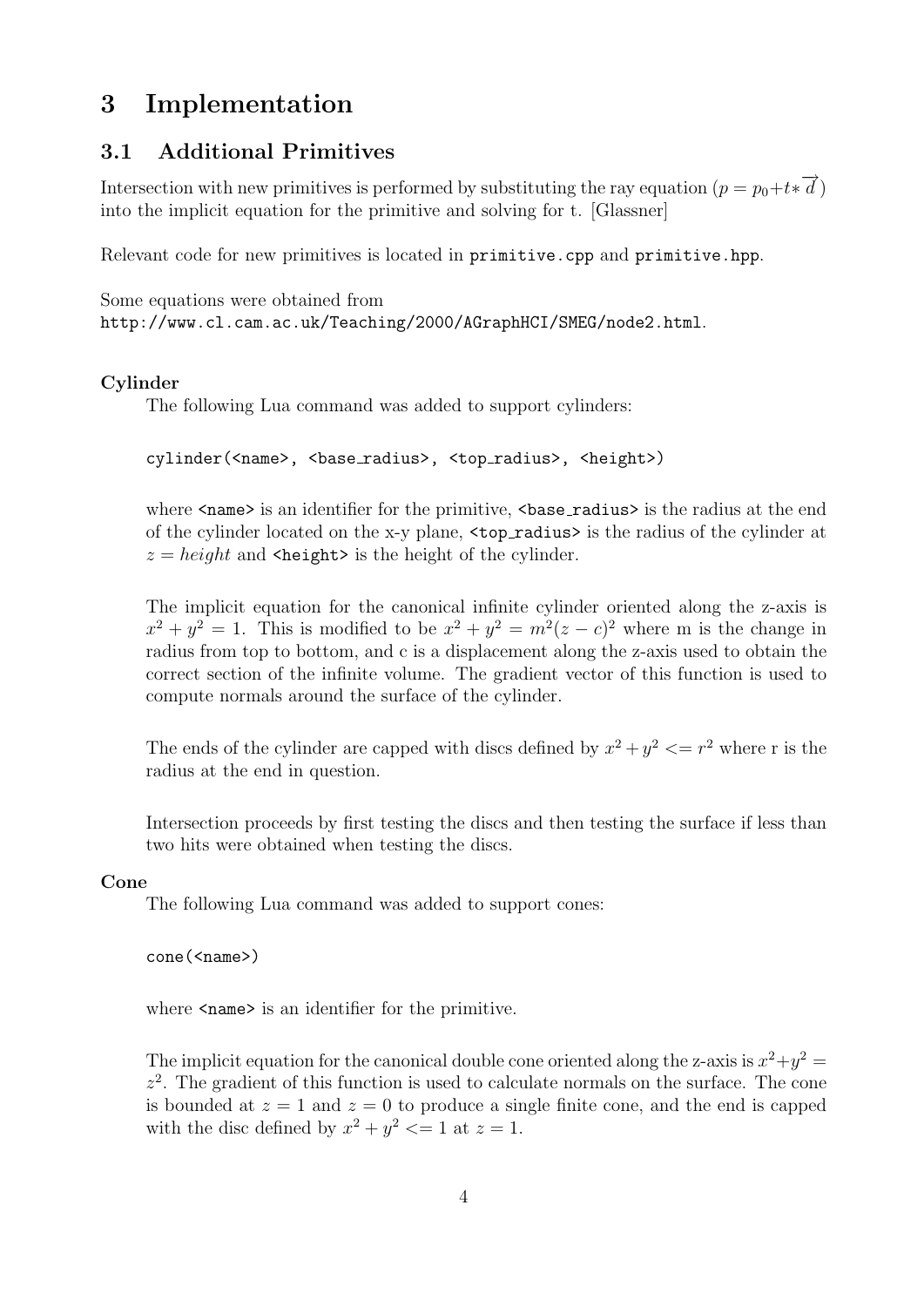Intersection proceeds by first testing the disc, then the surface.

Torus

The following Lua command was added to support tori:

torus(<name>, <tube radius>, <radius>)

where  $\langle$ name is an identifier for the primitive,  $\langle$ tube\_radius is the radius of the tube, and  $\langle$ radius> is the radius from the origin of the torus to the centre of the tube.

The implicit equation for a torus located on the x-y plane is  $(\sqrt{x^2 + y^2} - R)^2 + z^2 = r^2$ where R is the radius of the entire torus and r is the radius of the tube. Substitution of the ray equation into this equation produces a large quartic function which is solved with the quartic root solver supplied in assignment 4. See http://www.cl.cam.ac.uk/ Teaching/2000/AGraphHCI/SMEG/footnode.html#foot252 for the full equation. The gradient of the standard torus equation is used to compute normals.

#### Plane

The following Lua command was added to support planes:

plane(<name>)

where  $\langle$  name  $\rangle$  is an identifier for the primitive.

This constructs the plane  $y = 0$  bounded by -1 and 1 on both the x and z axes. This is a useful primitive for creating walls, ground, ceiling, etc. Intersection is simply testing for intersection with the plane  $y = 0$  and then testing the intersection point against the bounds of the plane.

## 3.2 CSGs

The following Lua command was added to support CSGs:

```
csg(<name>, <operation - [uid]>, <node1>, <node2>)
```
where  $\langle$ name> is an identifier for the CSG;  $\langle$ operation> is a single character indicating the operation to perform: union, intersection, or difference; and <node1> and <node2> are the left and right operands of the CSG operation respectively.  $\langle \text{node1} \rangle$  and  $\langle \text{node2} \rangle$  can either be primitives or CSG nodes. This implies that trees of CSG operations can be constructed.

Code relevant to CSGs can be found in scene.cpp, scene.hpp primitive.cpp, hit.hpp, and hit.cpp.

A new node type was added to the DAG which has an operation, as well as exactly two children - the operands of the operation. This node extends the basic scene node from assignment 4, and the GeometryNode class of assignment 4 was altered to extend the CSGNode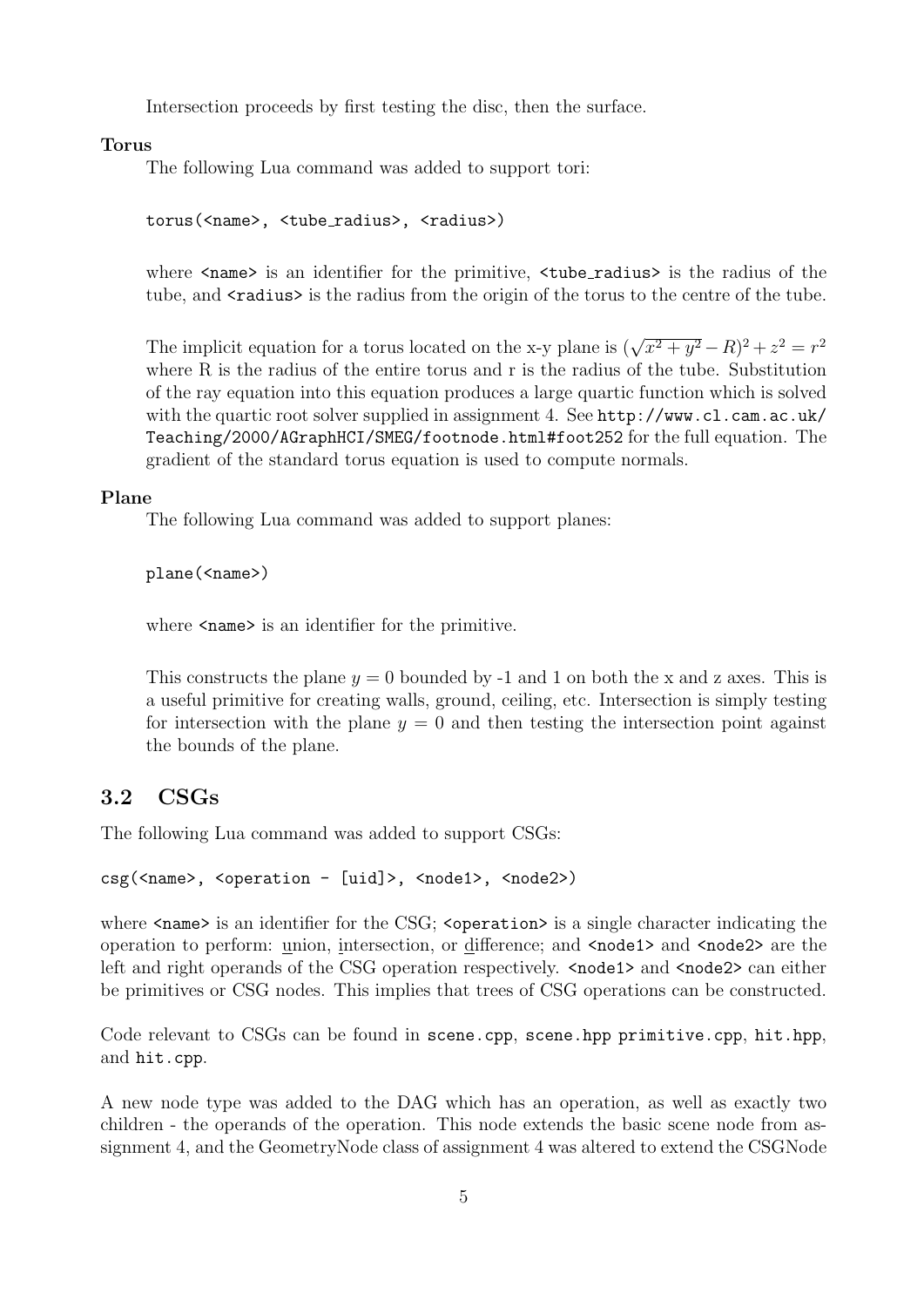class. This creates an easy way to limit the children of a CSGNode to be only CSGNodes or GeometryNodes.

Intersection with CSGs required the primitive intersection routines to be modified to return all hits. Two structs were created to store this information:

```
enum HitType \{ ENTER, EXIT \}; // is the hit entering or leaving the object
typedef struct hit struct {
     HitType type; // type of hit (entering or leaving the object - CSG)
     double sval; // distance along vector
     Vector3D normal; // normal at hit point
     Point2D uv; // uv coord at hit point
     Vector3D u; // u vector
     Vector3D v; // v vector
} Hit;
typedef struct hr struct {
     Ray3D ray; // ray to intersect with stuff
     GeometryNode* object; // the hit object
     std::list<Hit> hits; // all hits in object, sorted from nearest to furthest
} HitRecord;
```
The HitRecord struct is passed up and down the tree and values are filled in where appropriate. At the CSG node, the operation is performed by first obtaining intersection information from each child and then by comparing the lists of hits.

For CSG union, the hit lists are merged into one list sorted by sval, and then the list is processed to save all outer <ENTER,EXIT> pairs. Entrance to the union code requires that at least one child returns hits. For CSG intersection a state machine is used to save all pairs <ENTER,EXIT> that occur within an outer pair. Entrance to intersection requires that both children return hits.

Difference is performed by noting that  $diff(a,b)$  is just intersect(a,complement(b)). Since we are working in just one dimension (the distance along the ray), the complement of b is computed by first finding all hits in b, then by flipping the types and normals of those hits. Finally, an extra hit is placed at the beginning and end of this list: one before all of the hits  $(sval = -1)$  and another that comes after the further of the last hits of both a and b. Then the intersection code is used to process these new lists.

Hit lists are carefully modified and constructed to avoid degenerate states. CSG nodes require that hit lists have balanced ENTER and EXIT hits. If this is not the case, the CSG intersection code gives up and decides that there is no hit. A common cause of this is when a ray starts inside of a primitive.

The HitRecord struct contains a GeometryNode representing the object that was hit by the ray. In CSGs multiple objects may be hit. The intersection code chooses the best match of the node's two children for which node to pass up the tree. In difference, the left child al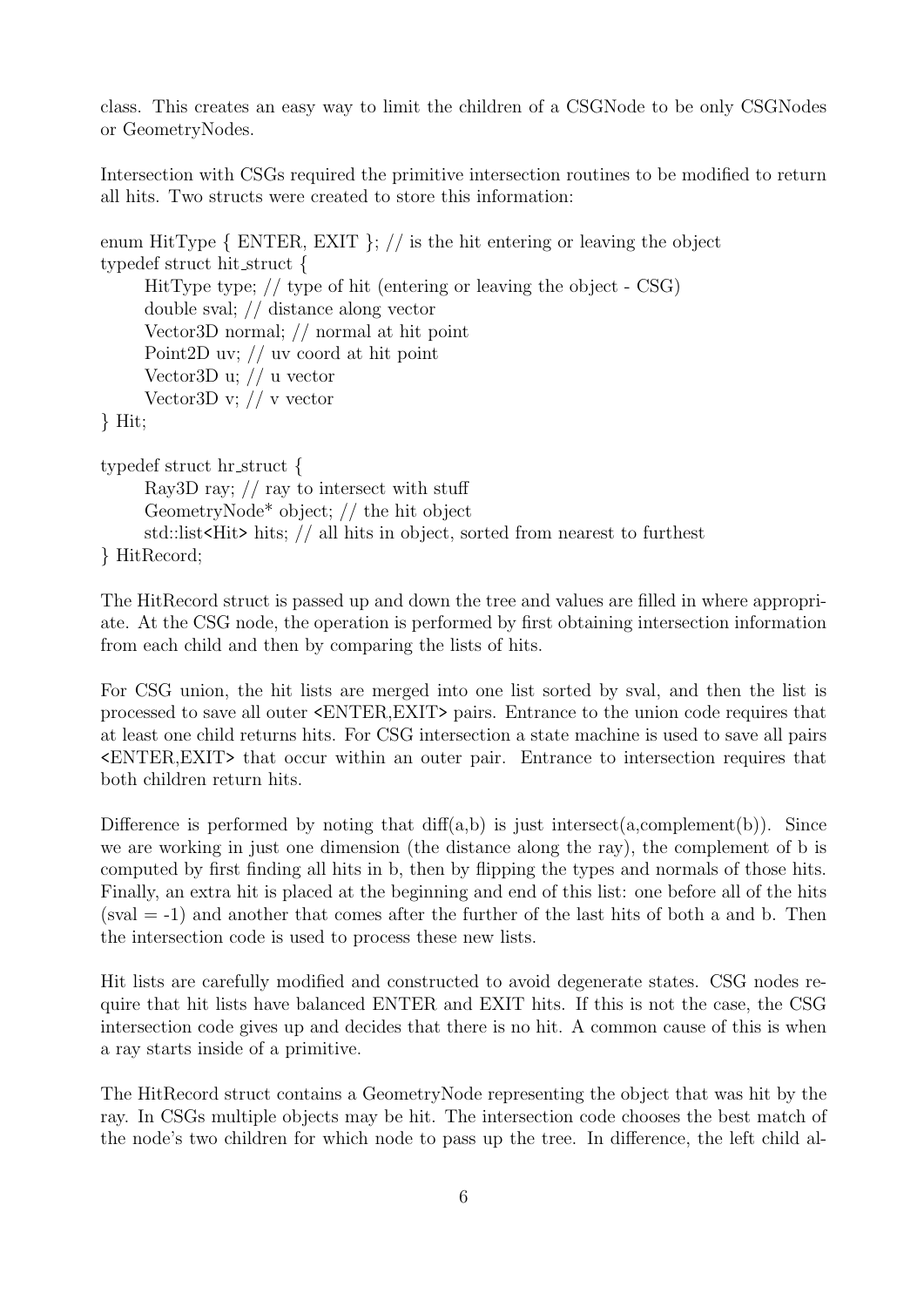ways goes up; in union, the closest hit goes up; and in intersection, the further object goes up.

All primitives except meshes support CSG operations. Meshes have partial, best-effort support, but their functionality is not guaranteed.

## 3.3 Hierarchical Bounding Volumes

Relevant code is located in scene.cpp, scene.hpp, primitive.cpp, and primitive.hpp.

Hierarchical bounding volumes are created during the preprocessing of the DAG. Preprocessing involves creating multiple copies of various DAG nodes to produce a strict tree allowing instancing. Also, the final transformation matrix is stored in each GeometryNode to reduce the number of matrix multiplications during the ray tracing stage.

When a primitive is created, an axis-aligned bounding box is defined for it in the primitive's local coordinate space. During preprocessing, a GeometryNode obtains the local coordinates of the box of its primitive and then transforms the box to world coordinates. Internal nodes retrieve the world coordinates of the bounding boxes of all of their children and then compute the world coordinates for a bounding box which contains all of the child boxes. By storing bounding boxes in world coordinates, ray-bounding box intersections become quicker because the ray does not need to be transformed before intersection.

Bounding box intersection is performed at each internal node in the strict tree, and if the ray does not hit the box, the children of the node are not processed.

Fast bounding box intersection is implemented using the method described in Williams et. al. This involves precomputation of some properties of the ray  $(1.0/d)$ irection and the sign of the components of the direction). The precomputation helps improve performance when a single ray is intersected with many bounding boxes.

A bounding box is stored as two points, one with minimum values in all components and one with maximum values. When transforming to a new coordinate system, all 8 corners must be translated and then new minimum and maximum coordinates selected from the set.

The flag -n, if given to the program, disables bounding box intersection tests.

## 3.4 Soft Shadows

The following Lua command was added to create a planar light source:

```
planelight(<position1>, <position2>, <position3>, <colour>, <falloff>)
```
where  $\epsilon$  position1> is the base position,  $\epsilon$  position2> is a different corner of the quadrilateral,  $\epsilon$  position3> is the opposite corner and  $\epsilon$ colour> and  $\epsilon$ falloff> are the same as in the standard light command.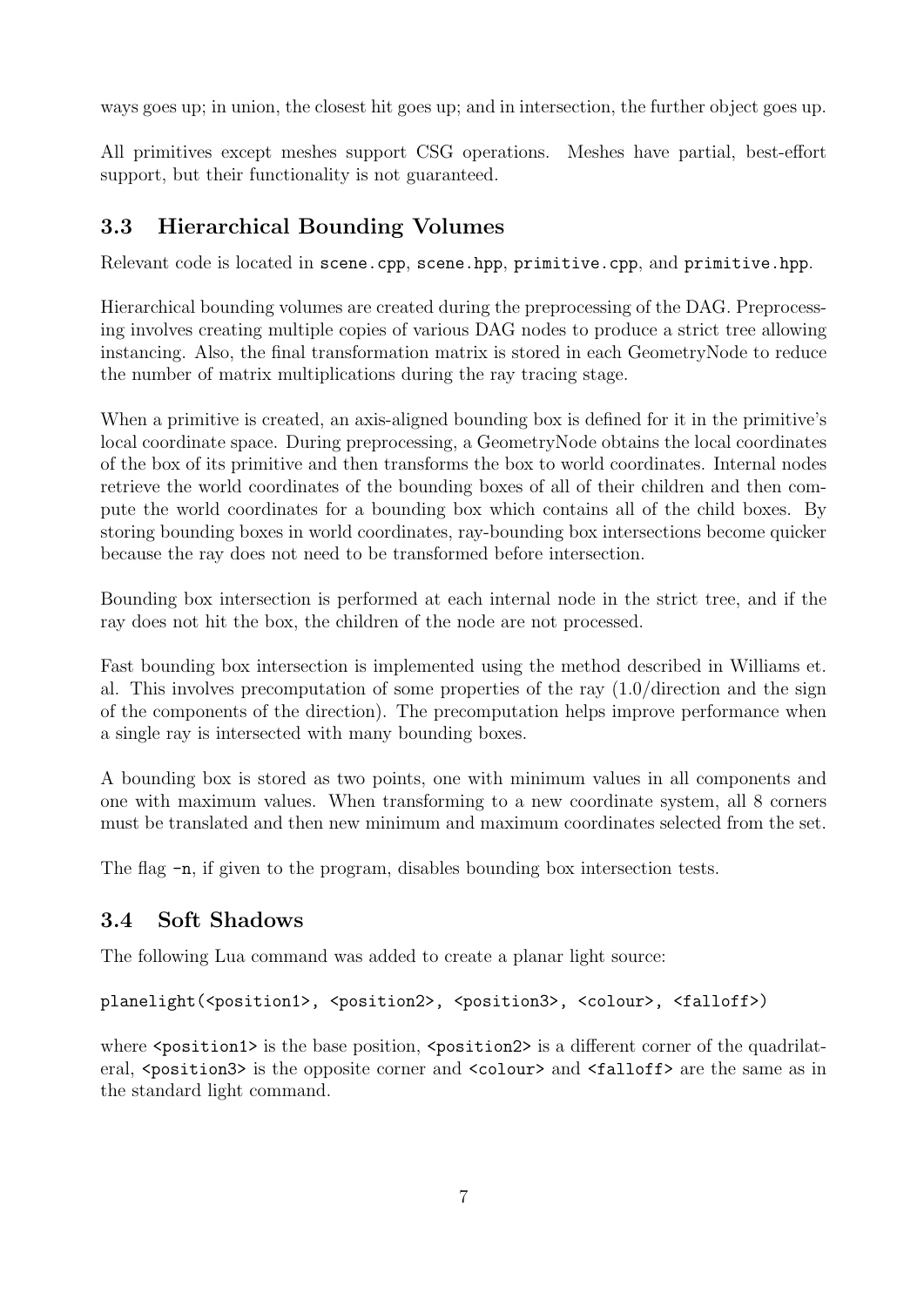A planar light source is defined by 3 points, and stored as a point and two vectors. I chose the three point representation because 3 points are always coplanar in 3-space. This guarantees that the light is a plane. The first point is used as a base point, and then two vectors are computed,  $v_1 = p_2 - p_1$  and  $v_2 = p_3 - p_1$ . Any position, p, in the light source can be computed as  $p = p_1 + (s * v_1 + t * v_2)$  for s,  $t \in [0, 1]$ . This way of defining the light allows for any parallelogram to be defined as a light source. It also avoids accidentally defining a non-coplanar set of points.

To achieve the soft shadow effect, the shadow ray code was altered to return a real number between 0 and 1 indicating how much of the light source is visible. Multiple rays are cast towards various points on the light and the percent that hit the light indicates the percent of the light that is visible.

To determine the points to cast the rays towards, the shadow ray code queries the light for a list of points. The light computes a list of evenly spaced points across the surface, and jitters each one by a small amount in both directions  $(v_1$  and  $v_2)$ . This jittering produces noise instead of banding, and the noise can be reduced by increasing the number of shadow rays or by anti-aliasing the image.

## 3.5 Reflection and Refraction

The following Lua command was added to support reflective and refractive surfaces:

```
rr_material(<diffuse>, <specular>, <shininess>, <reflective>, <refractive>, <index>)
```
where <diffuse>, <specular>, and <shininess> are the same as in the standard material command and  $\leq$ **reflective**> is the percent, [0,1], of light reflected by the surface,  $\epsilon$  refractive> is the percent, [0,1], of light refracted by the surface, and  $\epsilon$  index> is the index of refraction.

Relevant code is located in rt.cpp and material.hpp.

At each intersection point, if the surface is reflective, a new ray is cast in the direction of the incoming vector reflected about the normal at the intersection point. This is computed as  $\vec{r} = -\vec{v} + 2(\vec{v} \cdot \vec{n})\vec{n}$  as described in the CS488 course notes.

Similarly if the surface is refractive, a new ray is recursively cast in the direction dictated by Snell's law:  $\overrightarrow{r} = \frac{\eta_i}{n}$  $\frac{\eta_i}{\eta_r}\overrightarrow{v} - (\cos\theta_r - \frac{\eta_i}{\eta_r})$  $\frac{\eta_i}{\eta_r} \cos \theta_i$ ) $\overrightarrow{n}$  where  $\cos \theta_r = \sqrt{1 - (\frac{\eta_i}{\eta_r})^2}$  $\frac{\eta_i}{\eta_r}$ <sup>2</sup>(1 – cos<sup>2</sup> $\theta_i$ ) [Hearn and Baker, 600].

Once a colour is determined for reflected and refracted light, the colour is multiplied by the specular colour of the surface, since reflection and refraction are specular effects.

The contributions of the reflected and refracted light are then scaled by the amount of light the material reflects and refracts. Then the scaled reflected contribution is added to the direct contribution. This total is scaled by  $1.0 - refract_{amount}$ . Finally, the scaled refracted contribution is added to the the scaled total. Ambient light is added to the direct light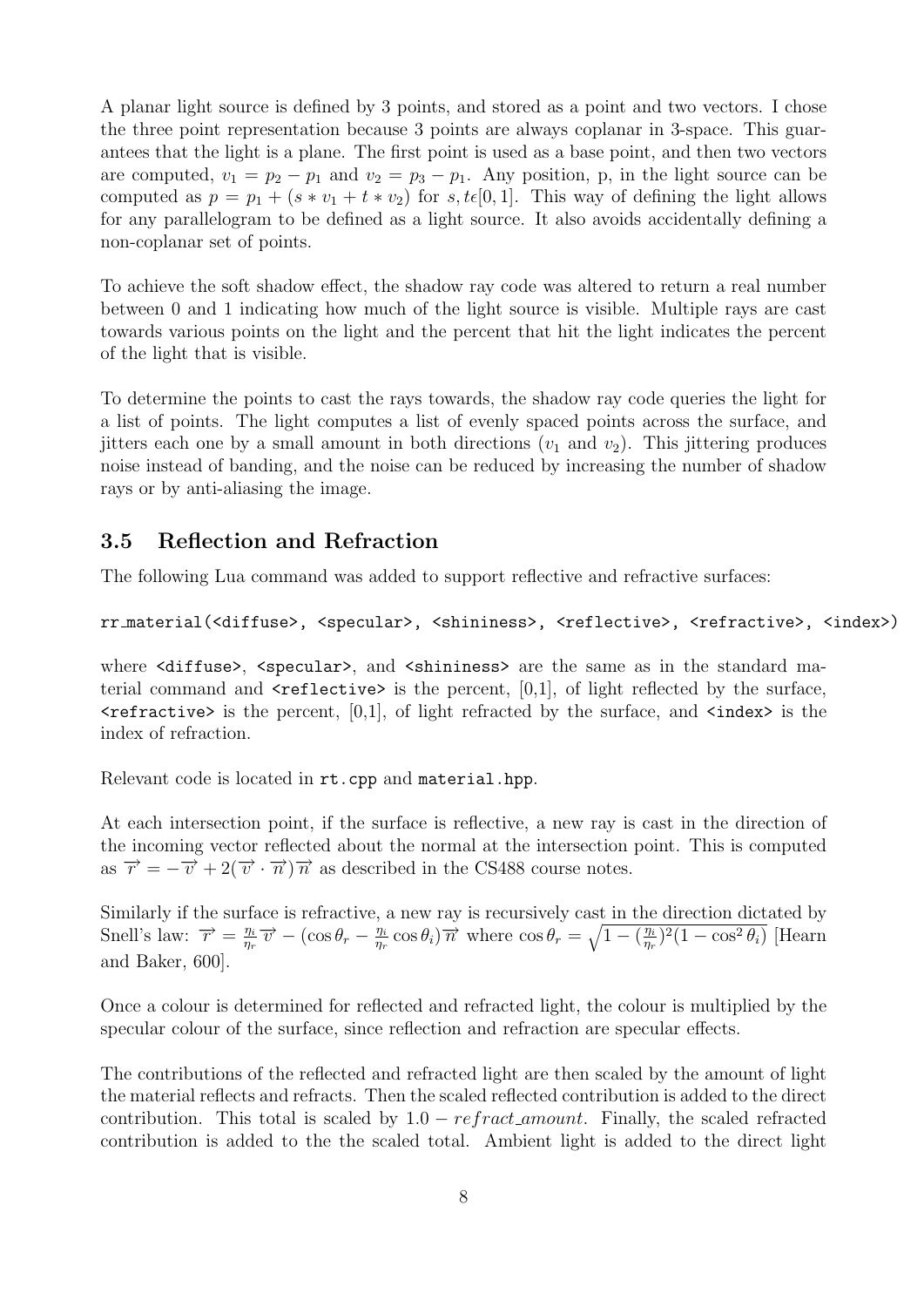before combining with reflected and refracted light. I have no reference for this combination because I could not find any. This was achieved through trial and error.

## 3.6 Texture Mapping

Texture maps are stored in materials. The lua command set\_texture(<texture>) was added to the material type in order to set the texture of a material. When colour is being computed at an intersection point, the material checks if it has a texture, and if so it retrieves it's main colour from the texture. Two types of textures were created, bitmap (2D) and solid (3D).

Relevant code is located in material.cpp, texture.hpp, texture.cpp, perlin noise.hpp and perlin\_noise.cpp.

## Bitmap Textures

The following Lua command was added to create bitmap textures:

bitmap texture(<texture file>)

where  $\text{ }}$  texture file is the name of a raster image file located in the current directory.

On intersection a primitive also calculates the 2-dimensional, UV coordinates of the intersection point. This point is passed to the material when calculating colours, and the material passes it to the texture if it has one. The Bitmap texture uses the UV coordinates (which are in the range [0,1]) to index into the specified image file. All primitives except meshes can have a bitmap texture applied to them. Bitmap texturing on CSGs is undefined.

References for the following include [Shirley and Morley, pp. 95-97] and http://www.cl.cam.ac.uk/Teaching/2000/AGraphHCI/SMEG/node2.html

UV coordinates for a sphere are calculated using the parametric equation of a sphere with  $origin = (x_c, y_c, z_c)$  and radius R:

 $x = x_c + R \cos \phi \sin \theta$  $y = y_c + R \sin \phi \cos \theta$  $z = z_c + R \cos \theta$ which gives:  $\theta = \arccos(\frac{z-z_c}{R})$  $\phi = \arctan(\frac{y-y_c}{x-x_c})$ and can be converted to UV coordinates with:  $u=\frac{\phi}{2\pi}$  $\frac{u}{v} = \frac{2\pi}{\pi - \theta}$ since  $(\theta, \phi) \in (0, \pi] \times [-\pi, \pi]$ , assuming that one adds  $2\pi$  to  $\phi$  if it is negative.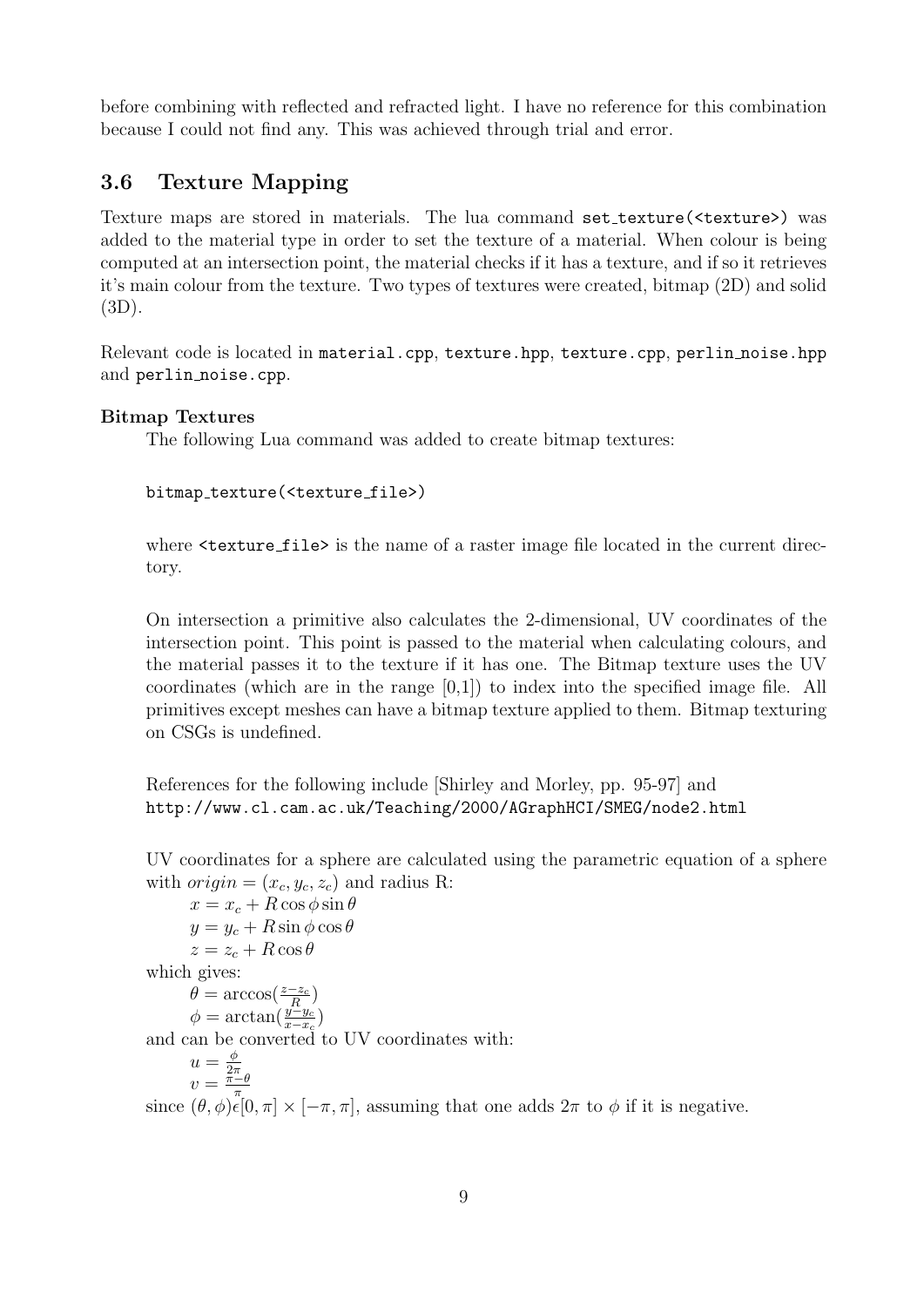UV coordinates for a plane are simply defined as the distance along the plane in each of the two defining directions (generally two non-parallel edges). The UV coordinates for a cube are the same, just repeated for each face.

UV coordinates for a cylinder are broken into two parts. First, the discs (located on plane parallel to x-y plane, with radius R) can be defined by distance from the centre  $(x_c, y_c)$  and rotation angle from the starting point:

$$
r = \sqrt{(x - x_c)^2 + (y - y_c)^2}
$$
  
\n
$$
\theta = \arctan(\frac{y - y_c}{x - x_c})
$$
  
\nthe the UV coordinates are:

)

 $u=\frac{r}{\overline{k}}$  $\begin{array}{c} u = \frac{R}{\theta} \\ v = \frac{R}{2\pi} \end{array}$  $2\pi$ 

assuming that the disc is parallel to the x-y plane and that if  $\theta$  is less than 0,  $2\pi$  is added to it first. Second, the surface of the cylinder can be defined by distance along the surface (of length height) and the angle rotated around the surface:

$$
\begin{array}{l} h = \frac{\overset{\text{?}}{z}}{height}\\ \theta = \arctan(\frac{y}{x} \end{array}
$$

 $\sigma = \arctan(\frac{x}{x})$ <br>assuming that the cylinder is located along the positive z-axis, then the UVs are:

$$
u = \frac{\theta}{2\pi}
$$

$$
v = h
$$

as long as  $2\pi$  is added to  $\theta$  first if it is negative.

UV coordinates for cones and cylinders with different top and bottom radii are equivalent to that of the standard cylinder, as long as they are located along the positive z-axis.

UV coordinates for a torus are based on the parametric equation for a torus with radius R and tube radius r located in the x-y plane:

 $x = (R + r \cos \phi) \cos \theta$  $y = (R + r \cos \phi) \sin \theta$  $z = r \sin \theta$ 

where  $\theta$  is the angle around the major circle and then  $\phi$  is the angle around the tube. So:

$$
\phi = \arcsin(\frac{z}{r})
$$
  
\n
$$
\theta = \arctan(\frac{y}{x})
$$
  
\nthen the UVs are:  
\n
$$
u = \frac{\theta}{2\pi}
$$
  
\n
$$
v = \frac{\phi}{2\pi}
$$

 $v = \frac{\phi}{2\pi}$ <br>as long as both  $\theta$  and  $\phi$  are first adjusted by  $2\pi$  if they are negative.

### Solid Textures

Solid textures are implemented as functions defined over space. Four new Lua commands were created defining different solid textures:

checkerboard texture(<colour1>, <colour2>, <coord system - [lw]>, <scale>)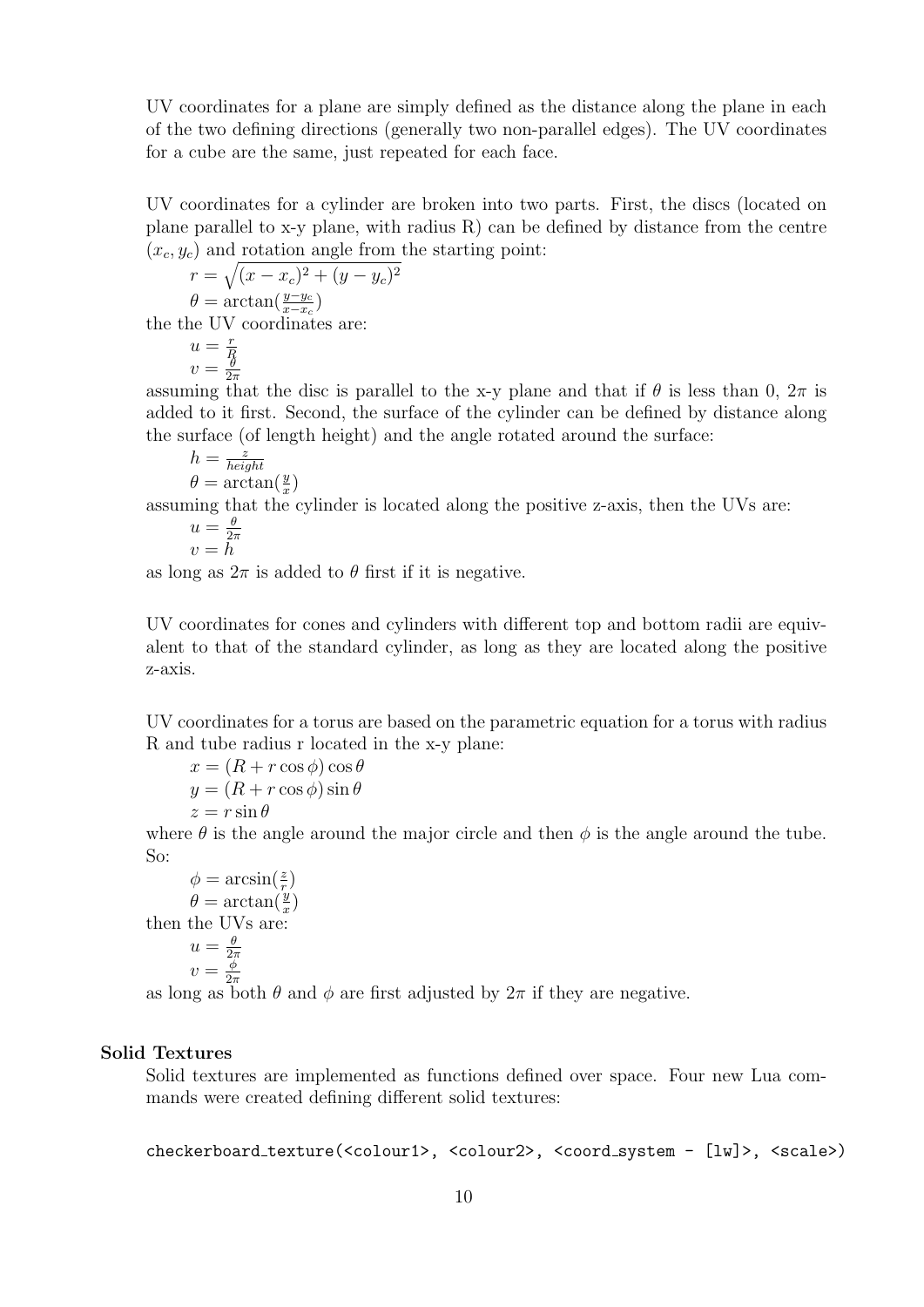```
simplenoise_texture(<colour1>, <colour2>, <coord_system - [lw]>, <scale>)
```

```
woodgrain texture(<colour1>, <colour2>, <coord system - [lw]>, <scale>)
```

```
marble_texture(<colour1>, <colour2>, <colour3>, <coord_system - [lw]>, <scale>,
<stripes per unit>, <octaves>)
```
where the  $\leq$ colourX $\geq$  parameters are the colours involved in the texture,  $\leq$ coord\_system $\geq$ is a single char, w or l specifying whether the texture should be computed in local or world coordinates for any particular object, scale is a scaling factor and the marble texture has two other defining parameters described below.

Solid textures can be applied to all primitives, as well as to CSG objects, due to the fact that they are independent of the object being textured.

The checkerboard texture simply defines alternating rectangular volumes of colour oriented along the z-axis.

The other three textures make use of Perlin noise. The noise is implemented as described in [Perlin 2002] and using the reference implementation located at http://mrl.nyu.edu/~perlin/noise. The noise works by computing the function at any point  $(x,y,z)$ :

$$
n(x, y, z) = \sum_{i=\lfloor x \rfloor}^{\lfloor x \rfloor + 1} \sum_{i=\lfloor y \rfloor}^{\lfloor y \rfloor + 1} \sum_{i=\lfloor z \rfloor}^{\lfloor z \rfloor + 1} \Omega_{i,j,k}(x - i, y - j, z - k)
$$

where:

$$
\Omega_{i,j,k}(u,v,w) = \omega(u)\omega(v)\omega(w)(g_{i,j,k} \cdot (u,v,w))
$$

and:

 $\omega(t) = 6t^5 - 15t^4 - 10t^3$  as long as  $t\epsilon[0, 1].$ 

 $g_{i,j,k} = G(\phi(i + \phi(j + \phi(k))))$ 

for G, a precomputed array of N vectors and  $\phi(i)$  gives a number in the range [0,N] from a precomputed permutation (I used the one given at

http://mrl.nyu.edu/~perlin/noise). See also [Shirley and Morley, pp. 81-82].

The effect of this function is as follows: for any point, do seven linear interpolations of the corners of a lattice containing the point, combining the vectors of G randomly as you do it and using the function  $6t^5 - 15t^4 - 10t^3$  which has 0 at 0 and 1 of its first and second derivatives. This produces smooth transitions in the randomness with very low memory and computational cost. Once the noise function is defined, it can be perturbed in various ways to get interesting textures. The noise function returns a value in the range [-1,1].

The simple noise texture defined above is basically just a scaling of the noise, and adjusting it to the range [0,1] and then doing linear interpolation between the two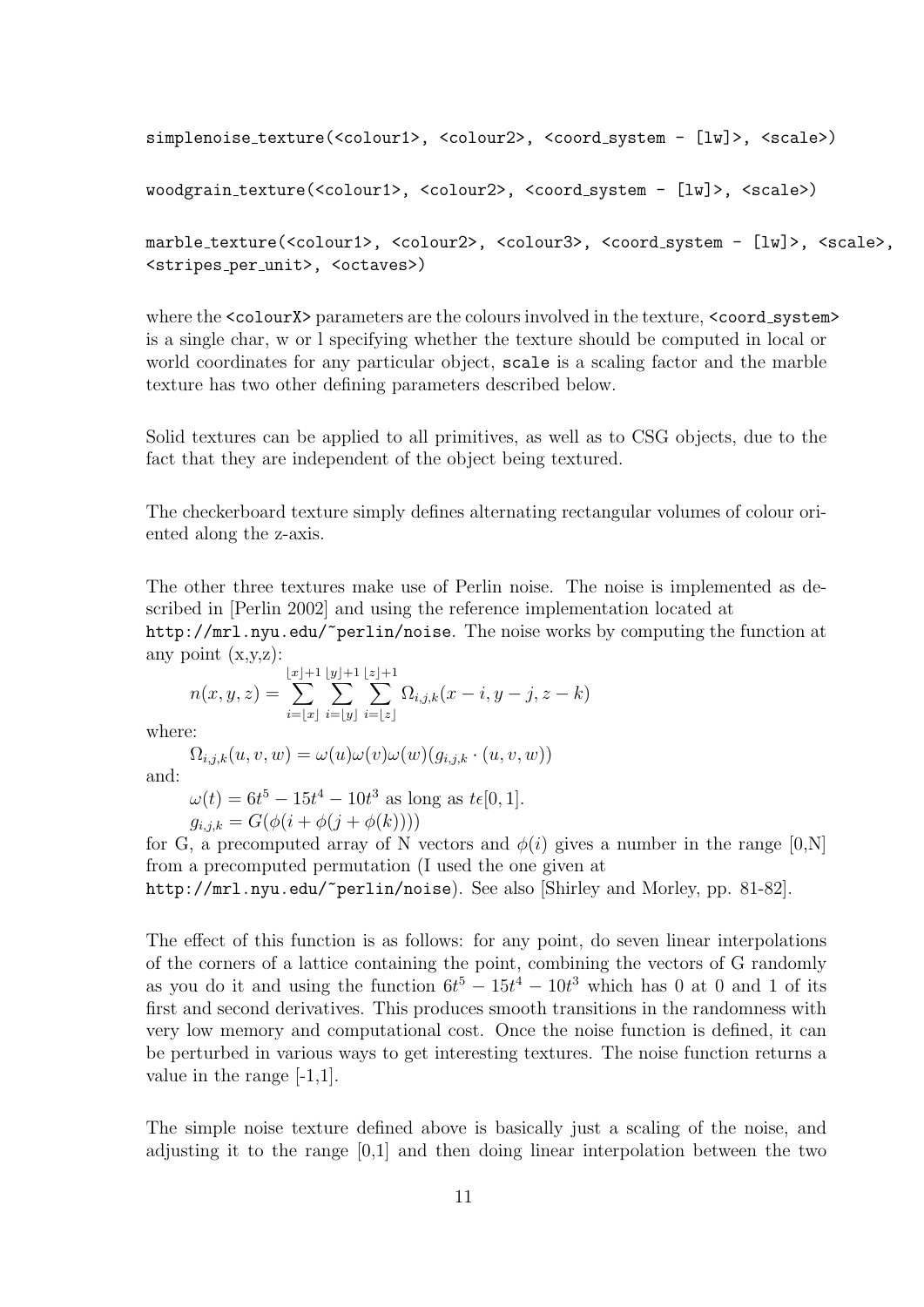defined colours.

The woodgrain texture is the function:

$$
t(p) = noise(p) * 20.0
$$
  

$$
t = t - floor(t)
$$

and then linear interpolation of the two colours using t. This function was found at http://freespace.virgin.net/ hugo.elias/models/m perlin.htm.

The marble texture uses the idea of a turbulence function to get different sizes in the features of the noise, the turbulence function used for the marble is:

$$
n_t(p) = \sum_{i}^{M} \frac{n(2^i p)}{2^i}
$$

The marble takes parameters for stripes per area and octaves, in addition to a scaling factor. The point is scaled base on the stripes per area, then it is passed to the turbulence function and octaves is used for the value M above. The resulting value is scaled again by the scaling factor. Finally, t is computed as:

 $t = 2|\sin(stripes\_per\_area\pi x + result)|$ 

where x is the x component of the point, and result is the value computed through the turbulence function above. This gives a t value between 0 and 2, if it is between 0 and 1 then the colour is the result of linear interpolation from colour2 to colour3, otherwise it is the result of linear interpolation from colour1 to colour2. By varying the scale, stripes per area, and octaves one can achieve different looks in the marble texture. This function was defined in [Shirley and Morley, pp. 91-93].

## 3.7 Bump Mapping

Bump maps are stored in materials and are just textures which are used to perturb normals instead of colours. In theory, any texture can be used, however the program currently only supports bitmap textures as bump maps. The lua command set bump(<texture>) was added to the material type in order to set the bump map of a material. When the colour of a hit is being computed, the material checks if it has a bump map, and if so then it uses it to perturb the normal before continuing.

Normal perturbation is computed as described in [Blinn 1978] and also using material covered in class. Relevant code is located in material.cpp, hit.hpp and primitive.cpp.

To support Blinn's method for bump mapping, surface tangent vectors must be computed at the each surface intersection point to be used as a basis for perturbation of the normal. These vectors are computed at the same time as the intersection with the primitive, and are stored in the Hit struct described in the CSG section. The vectors are computed using the partial derivatives of the parametric equations of the surface. That is if the surface is defined by:

 $x = a(u, v)$  $y = b(u, v)$  $z = c(u, v)$ 

for parametric functions a, b, and c, then given an intersection point  $(u_0, v_0)$ , the tangent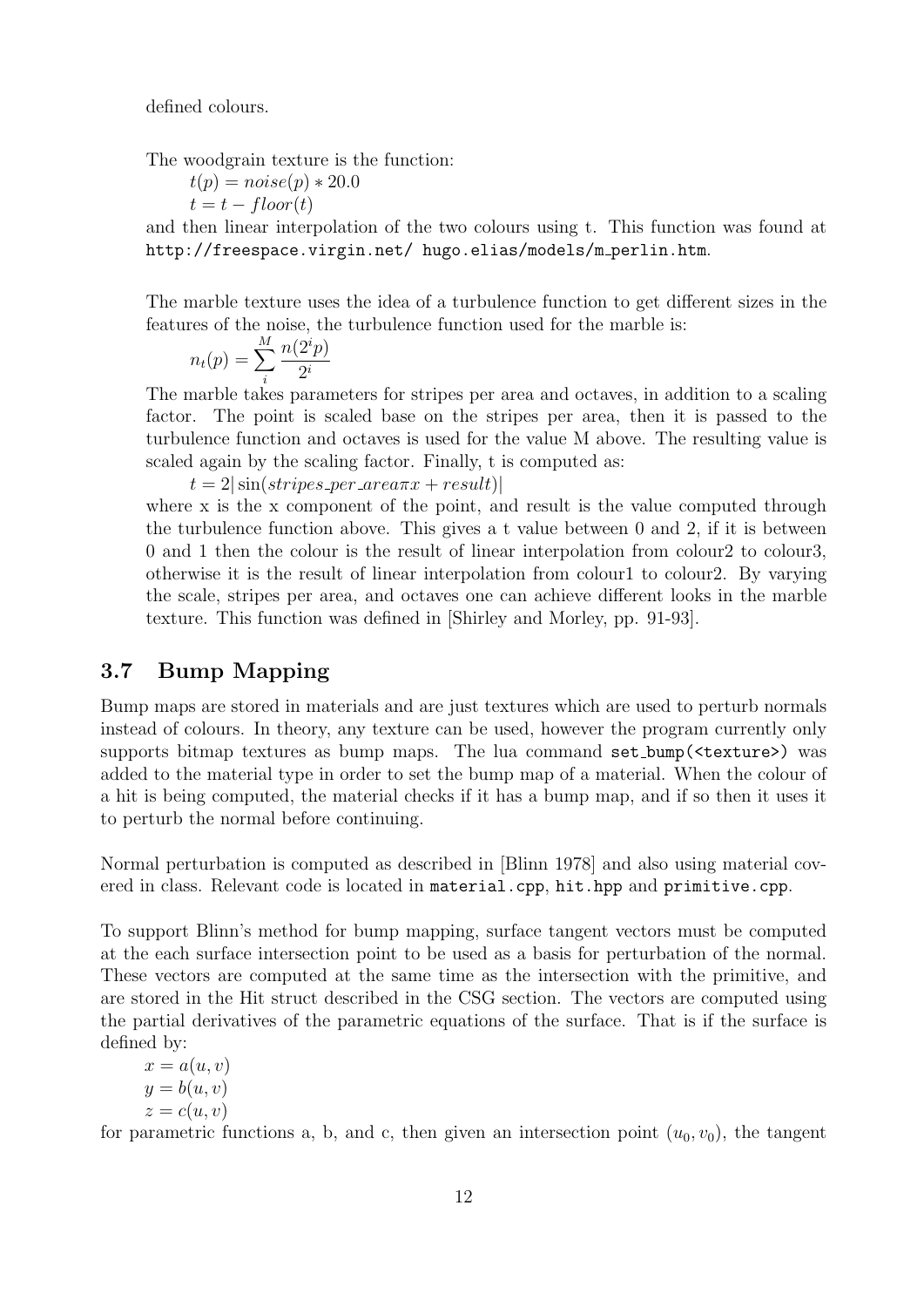vectors in the u and v directions are the partial derivatives:<br>  $\overrightarrow{P_u} = (\frac{\delta a}{\delta u}(u_0, v_0), \frac{\delta b}{\delta u}(u_0, v_0), \frac{\delta c}{\delta u}(u_0, v_0))$ 

$$
\overrightarrow{P_u} = \left(\frac{\delta a}{\delta u}(u_0, v_0), \frac{\delta b}{\delta u}(u_0, v_0), \frac{\delta c}{\delta u}(u_0, v_0)\right)
$$
\n
$$
\overrightarrow{P_v} = \left(\frac{\delta a}{\delta v}(u_0, v_0), \frac{\delta b}{\delta v}(u_0, v_0), \frac{\delta c}{\delta v}(u_0, v_0)\right)
$$

Once these vectors are computed in the local space of the primitive, they are transformed into world coordinates by the transpose of the inverse of the node's transform matrix, similar to how the normals are transformed. Next, we need to find the partial derivatives of the bump map at the uv coordinate. This can be approximated as:

$$
F_u = \frac{B(u_0 + \epsilon, v_0) - B(u_0 - \epsilon, v_0)}{2\epsilon}
$$
  

$$
F_v = \frac{B(u_0, v_0 + \epsilon) - B(u_0, v_0 - \epsilon)}{2\epsilon}
$$

where  $B(u, v)$  retrieves the average colour of the bump map at  $(u, v)$  and  $\epsilon$  is some reasonable sampling value such as  $\frac{1}{map\_width}$ . Finally, the perturbed normal can be calculated at the point as:<br> $\frac{a}{N'}$ 

$$
\overrightarrow{\overrightarrow{N'}} = \overrightarrow{N} + \overrightarrow{D}
$$

where:

 $\overrightarrow{D} = (F_u(\overrightarrow{N} \times \overrightarrow{P_v}) - F_v(\overrightarrow{N} \times \overrightarrow{P_u}))$ 

and  $\overrightarrow{D}$  is normalised before adding it to  $\overrightarrow{N}$ . For more details, see [Blinn 1978].

Since I use average colour as the domain of the bump mapping function, it is best to create bump maps as grey scale images.

## 3.8 Phong Shading for Meshs

Vertex normals can be specified for triangular meshs, and if they are present, they are interpolated across the surface of the face to produce smooth shading of the mesh (as opposed to faceted). The lua command fullmesh(<name>, <generate\_vertex\_normals>, <verts>, <textures>, <normals>, <vert faces>, <text faces>, <normal faces>) was added to allow the specification of vertex normals and texture coordinates (UVs) for meshs. Additionally, the mesh command can be instructed to attempt to generate vertex normals for the mesh. Note that this will only approximate the proper vertex normals, since a mesh is normally the result of a tessellation of some curved surface. Normals generated on tessellation will almost always be better since they would be based on the curve and not the tesselated data.

Normal interpolation is accomplished by the standard Gouraud method of interpolation. The area of the full face is precomputed and stored with the vertex data. On intersection, the areas of the three contained triangles are computed and the appropriate proportion of each normal is summed to produce the final normal vector. This vector is then used for illumination calculations.

The area of a triangle in three-space, specified as three vertices  $p_1, p_2, p_3$ , can be computed as:

 $A(\Delta) = \frac{1}{2} |(p_2 - p_1) \times (p_3 - p_1)|$ since, for vectors  $\overrightarrow{u} = p_2 - p_1$ ,  $\overrightarrow{v} = p_3 - p_1$ , and  $\theta$ , the angle between them:  $|\vec{u} \times \vec{v}| = |\vec{u}| |\vec{v}| |\sin \theta|$ 

Vertex normal computation is done by accumulating a sum of face normals for all faces adjacent to a vertex and then normalising the result.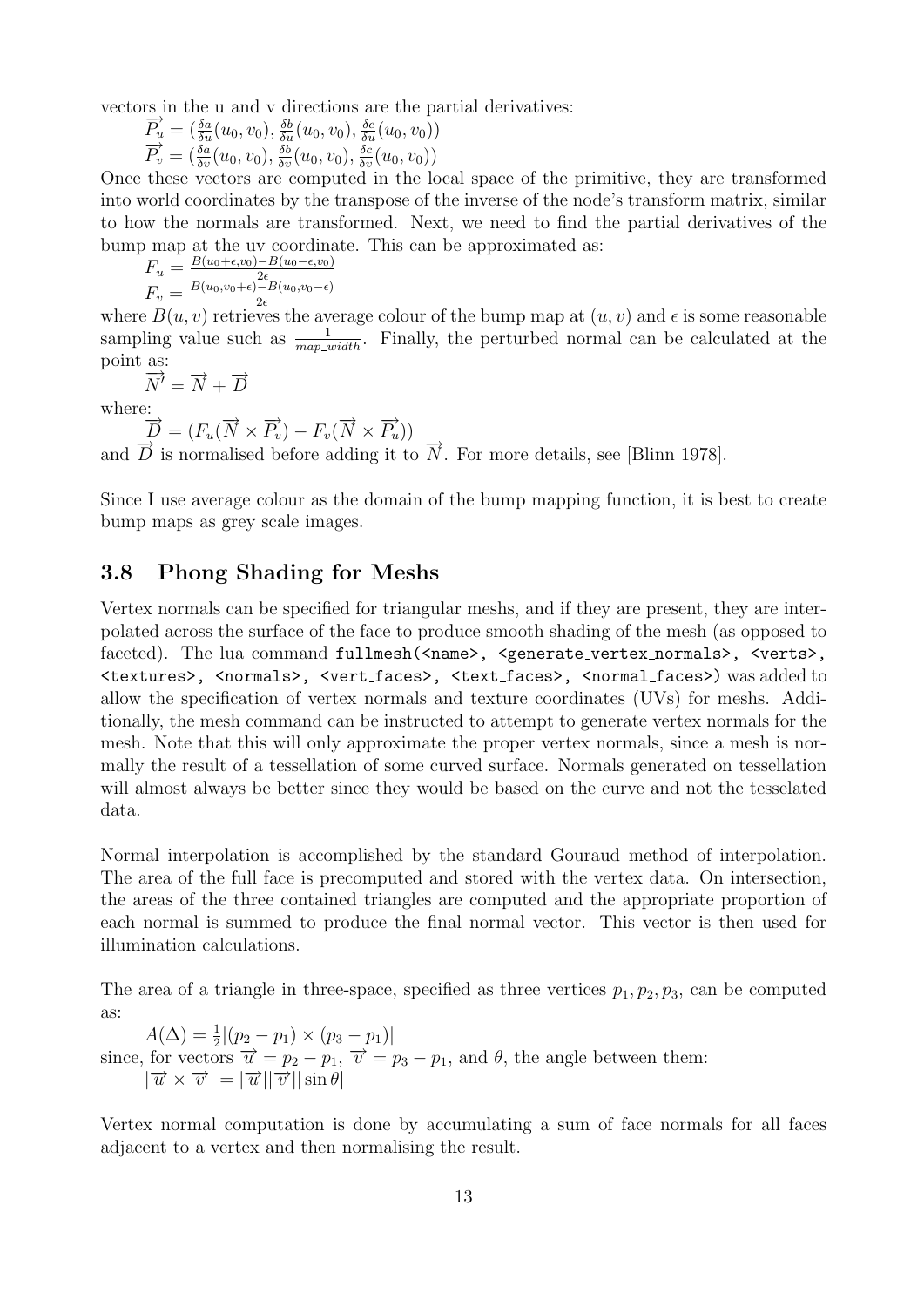# 4 Possible Improvements/Extensions

There were several features I wanted to do, but did not get time to implement. These include:

- Solid bump mapping need to determine a way to compute partial derivatives of 3D texture, not just 2D.
- Diffuse reflection/refraction similar to soft shadows, need to cast multiple rays at reflection and refraction points jittered slightly, but all in the general direction of reflection/refraction.
- Adaptive anti-aliasing speed up anti-aliasing by examining variance of colour in subpixels of a current pixel and only subdivide further if the variance is too high. Can also do jittering to help produce better results.
- Interpolation of bitmap textures currently, the image index is computed as  $(\vert u * width \vert, \vert v * height \vert)$ , and depending on the image and primitive this can produce unpleasant results. A better solution would be to use bilinear or higher order interpolation of the colour at the UV coordinate based on nearby intergral values.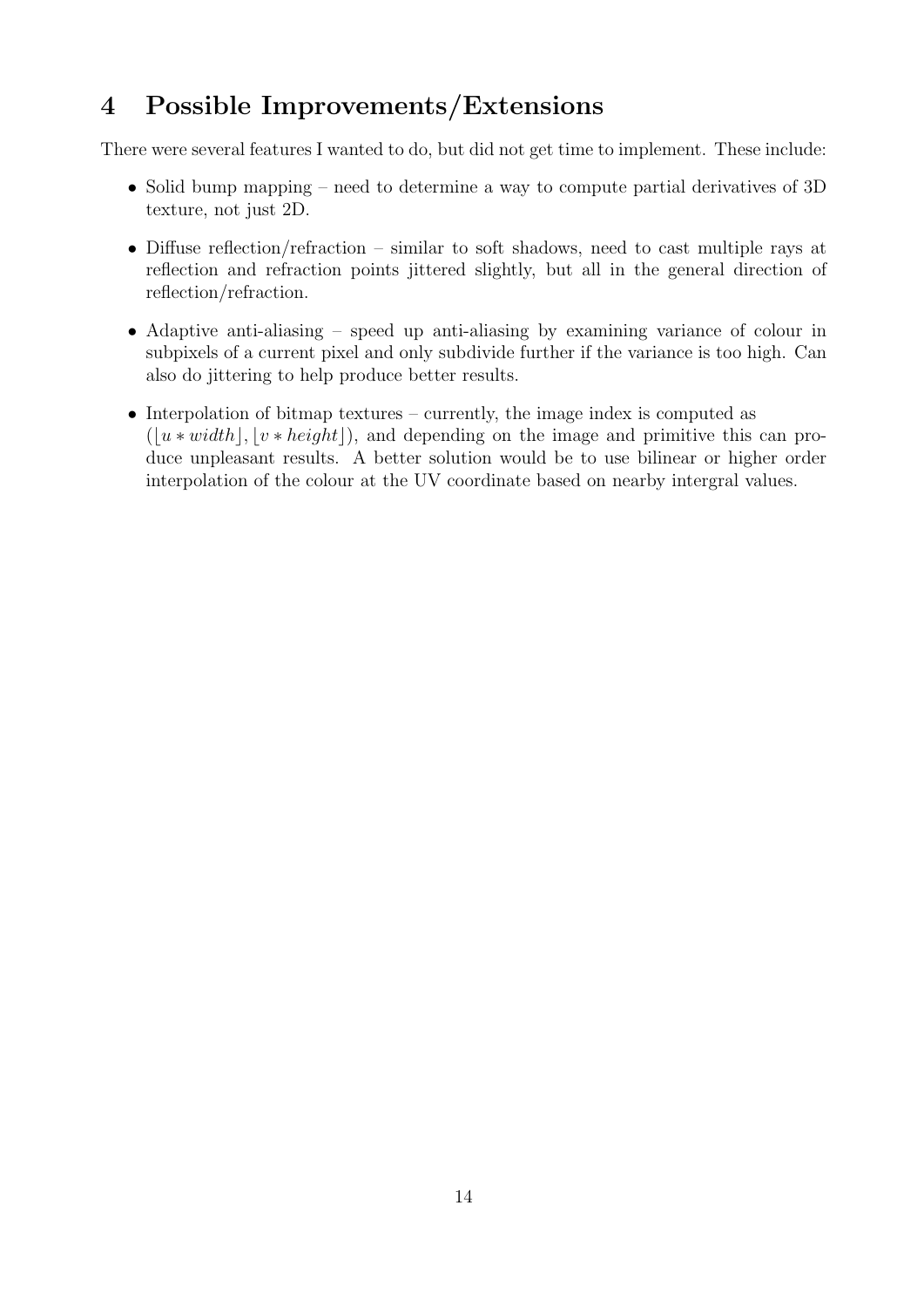# 5 Acknowledgements

I acknowledge that the fast box intersection code located in primitive.cpp, in the function BoundingBox::fast intersect is based on the code given in [Williams, 2005].

I acknowledge that the code contained in perlin noise.cpp and perlin noise.hpp is based on the reference implementation of Perlin noise given by Ken Perlin (for the purpose of creating a standard in noise functions) at http://mrl.nyu.edu/~perlin/noise

I acknowledge that I did not create the mathematical functions used to manipulate the noise function to create the effects seen in my marble and wood grain solid textures. The creators are referenced in the appropriate sections of this manual.

I acknowledge that I did not write the majority of the code contained in the files polyroots.cpp, polyroots.hpp, algebra.hpp, algebra.cpp, image.hpp and image.cpp.

I acknowledge that the number of spelling and grammar mistakes in this document is probably rather large. Apologies.